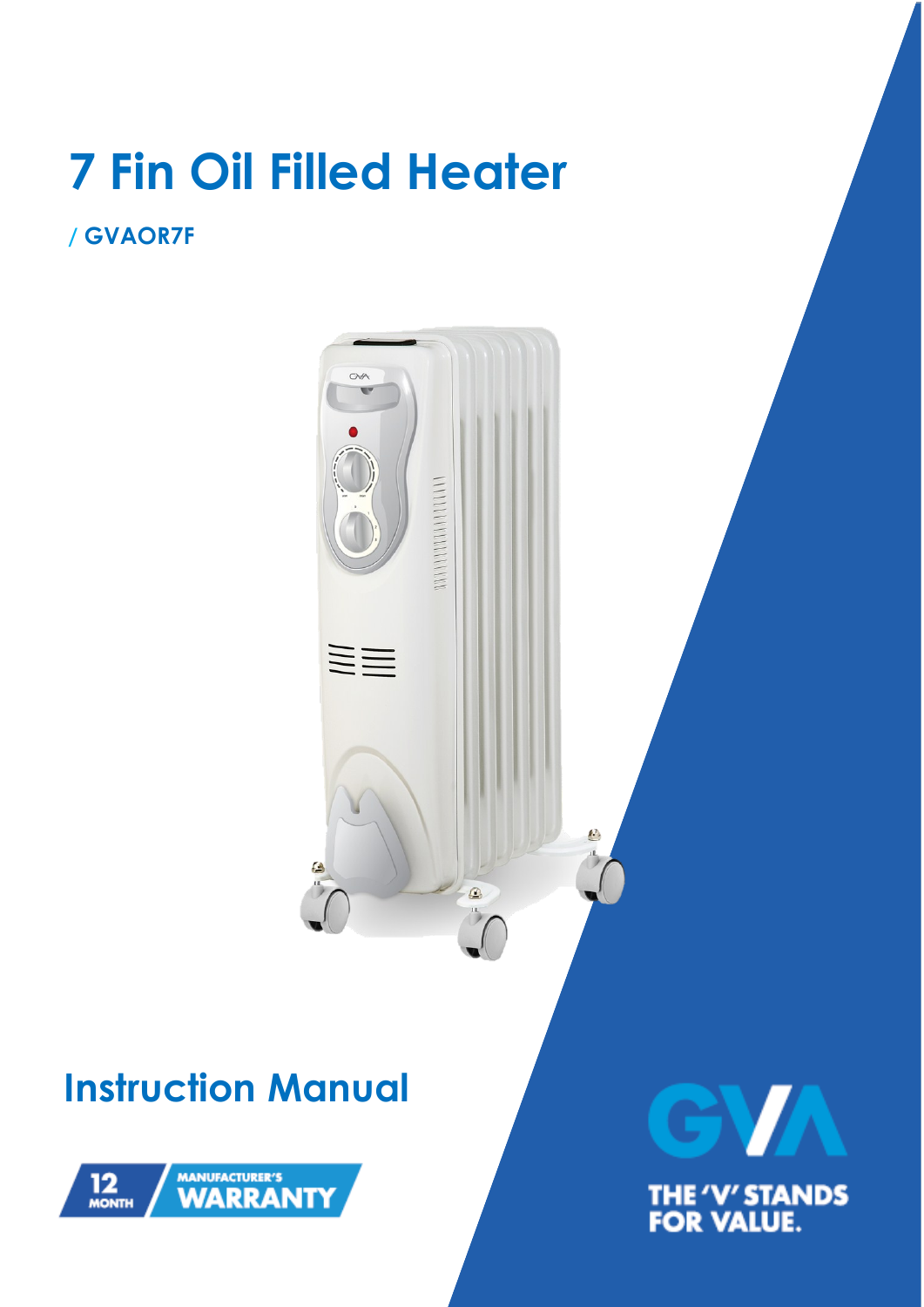### **Contents**

| <b>Important Safety Instructions</b> |    |
|--------------------------------------|----|
| Parts List                           | 5  |
| <b>Getting Started</b>               | 6  |
| Operations                           |    |
| Care and Maintenance                 | 10 |
| Responsible Disposal                 |    |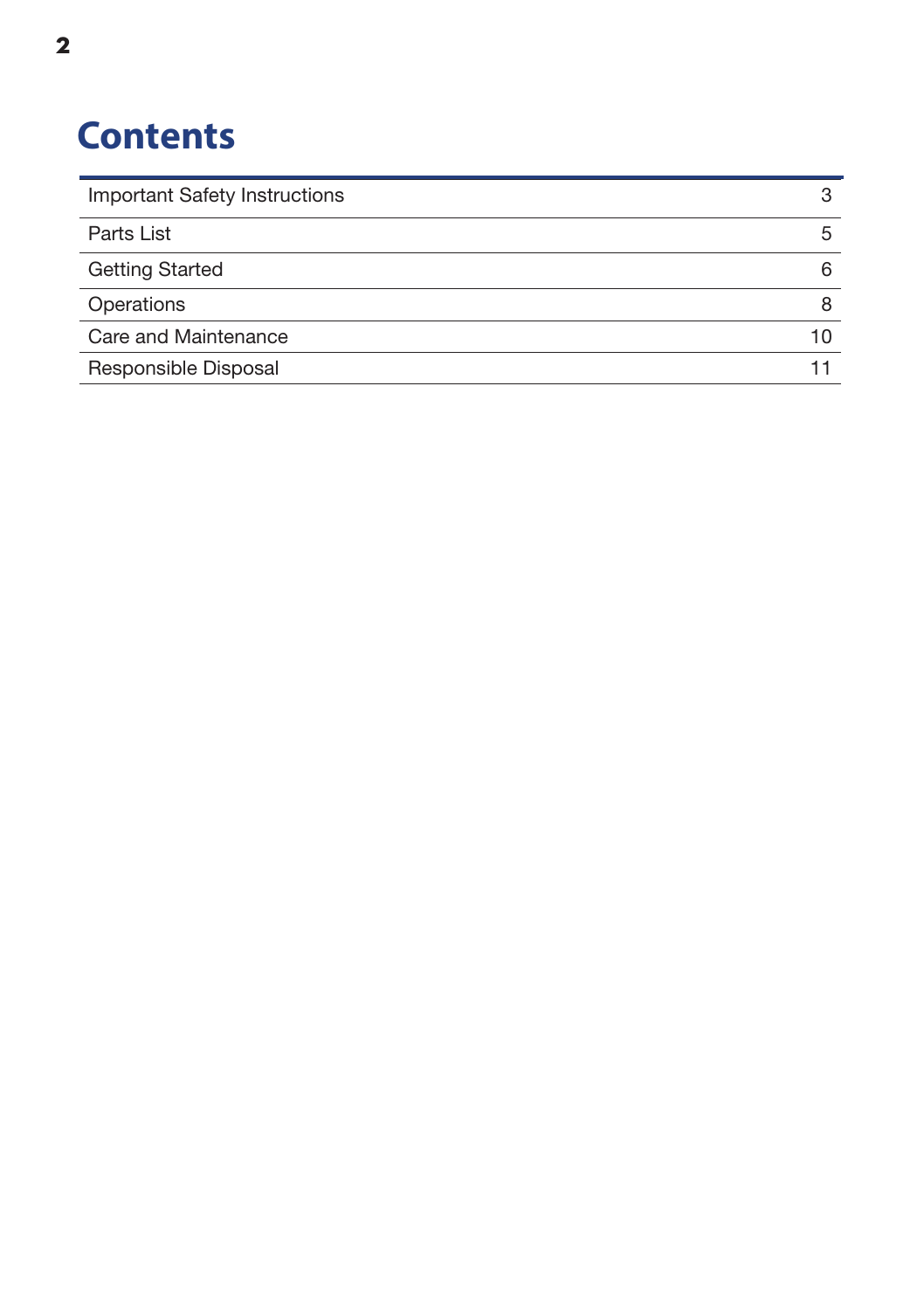### **Important Safety Instructions**

Read this manual thoroughly before first use, even if you are familiar with this type of product. **The safety precautions enclosed herein reduce the risk of fire, electric shock and injury when correctly adhered to.**

Keep the manual in a safe place for future reference, along with the warranty card, purchase receipt and carton.

#### **Electrical safety and cord handling**

- Connect the appliance to a single-phase AC supply of the voltage specified on the rating plate; the socket must stand a minimum 10A load, use a safe socket with an earthed connection.
- Always plug this heater into a separate power point. Do not use it with an extension cord as this may overheat and cause a risk of fire.
- Do not place the heater immediately below an electrical outlet.
- To ensure you do not overload the electrical circuit, make sure that no other appliance is in use on the same electrical circuit as the heater.
- Protect the heater from moisture. Never touch the heater with wet or damp hands or feet. Never expose it to water (including rain) or other liquids. Never use the heater in the immediate surroundings of a bath, shower or swimming pool, or anywhere it may fall into a bathtub or any other water container.
- Always place the heater in an upright position and on a stable surface.
- Do not operate the heater with a damaged cord or plug, or after the heater malfunctions, has been dropped, or damaged in any manner.
- If the supply cord is damaged, it must be replaced by the manufacturer, its service agent or similarly qualified persons in order to avoid a hazard. In case of damage, contact the after sales support line for advice on return or repair.
- **• Protect the power cord.** Do not put it on top of the heater, or expose it to hot surfaces. Do not put any stress on the power cord where it connects to the product, as the power cord could fray and break.
- Do not run the cord under carpeting or cover it with throw rugs, runners etc. Arrange the cord away from traffic areas and where it will not be tripped over.
- Never leave the heater unattended while it is in use. Always switch it off and unplug it from the power point when not in use and before moving it.
- To disconnect the heater, turn it off and then remove the plug from the electrical outlet. Grip the plug when disconnecting, do not pull on the cord.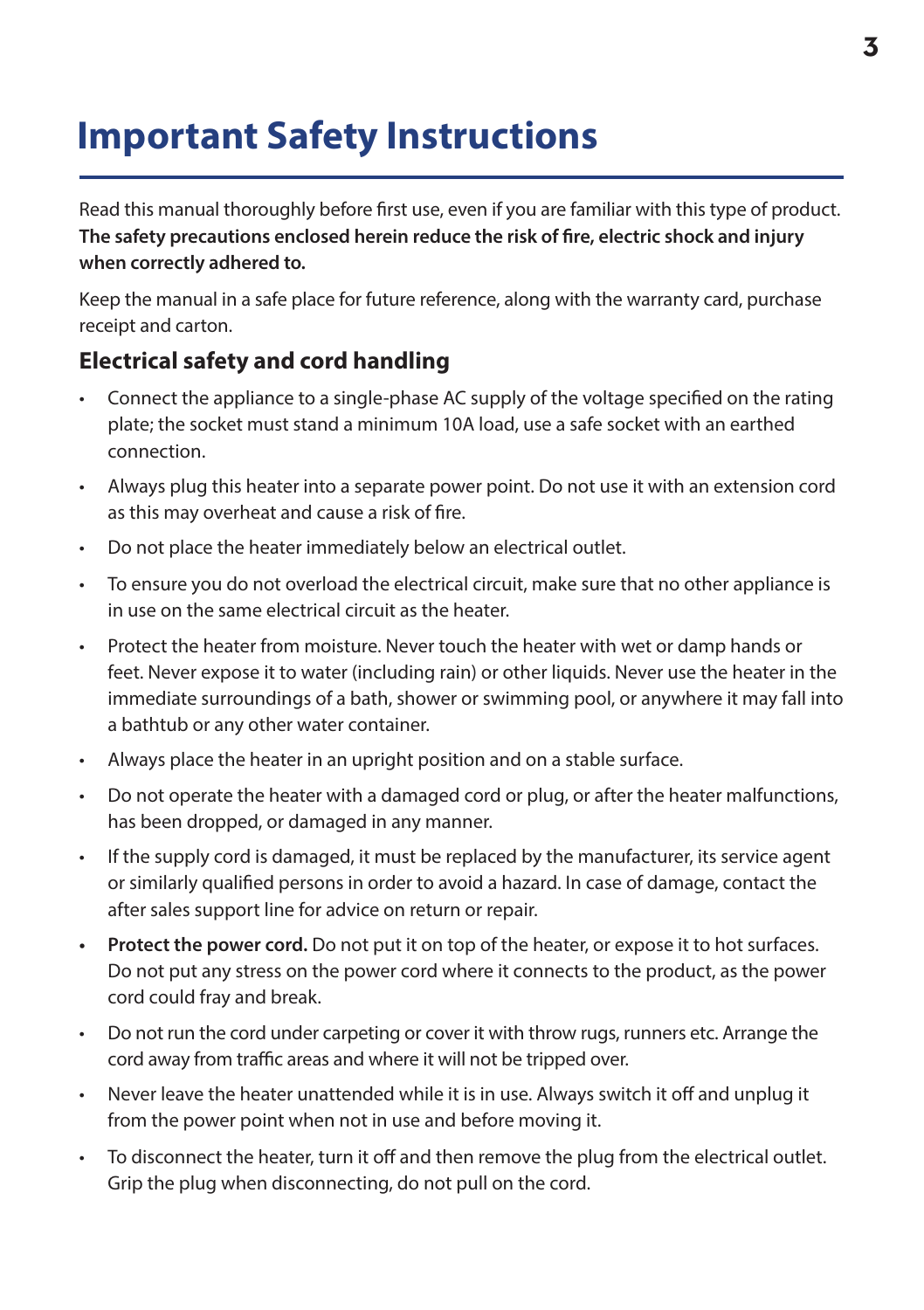### **Important Safety Instructions (Cont.)**

#### **Usage conditions and restrictions**

- This product is intended for indoor, non-commercial, non-industrial, household use only. Do not use it outdoors.
- Do not use the product for anything other than its intended purpose, and only use it as described in this manual. Any other use is not recommended and may cause fire, electric shock or injury to persons.
- Do not use the heater to dry or heat clothing, shoes or any other item.
- This appliance is not intended for use by persons (including children) with reduced physical, sensory or mental capabilities, or lack of experience and knowledge, unless they have been given supervision or instruction concerning use of the appliance by a person responsible for their safety.
- Supervise young children to ensure they do not play with the heater. Close supervision is necessary when any appliance is used by or near children.
- Do not use the heater in a room with a floor area of less than  $5m^2$ .
- To avoid any risk of fire, do not place this heater near flammable materials, surfaces or substances and keep such materials at least 1m from the front of the heater and away from its sides and back.
- Do not use the heater in any areas where petrol, paint or other flammable liquids are stored, such as in a garage or workshop.
- Use this heater in a well ventilated area.
- Use the heater on flat, dry surfaces only. Do not use it on soft surfaces such as bedding or soft carpeting, where openings may become blocked.
- Do not insert or allow objects to enter any openings. To prevent a possible fire, do not block air intakes or exhaust openings in any manner.
- In order to avoid overheating, do not cover the heater.
- **• CAUTION: HOT!** This heater is hot when in use. To avoid burns and personal injury, do not allow bare skin to touch hot surfaces. Only use the handles when moving the heater during use.
- Contact the after sales support line if your heater is not working properly or if there is an oil leakage. Repairs requiring opening of the oil container are only to be made by the manufacturer or its service agent.
- **• NOTE:** Unless your home is already fitted with a residual current device (safety switch), we recommend installing an RCD with a rated residual operating current not exceeding 30mA to provide additional safety protection when using electrical appliances. See your electrician for professional advice.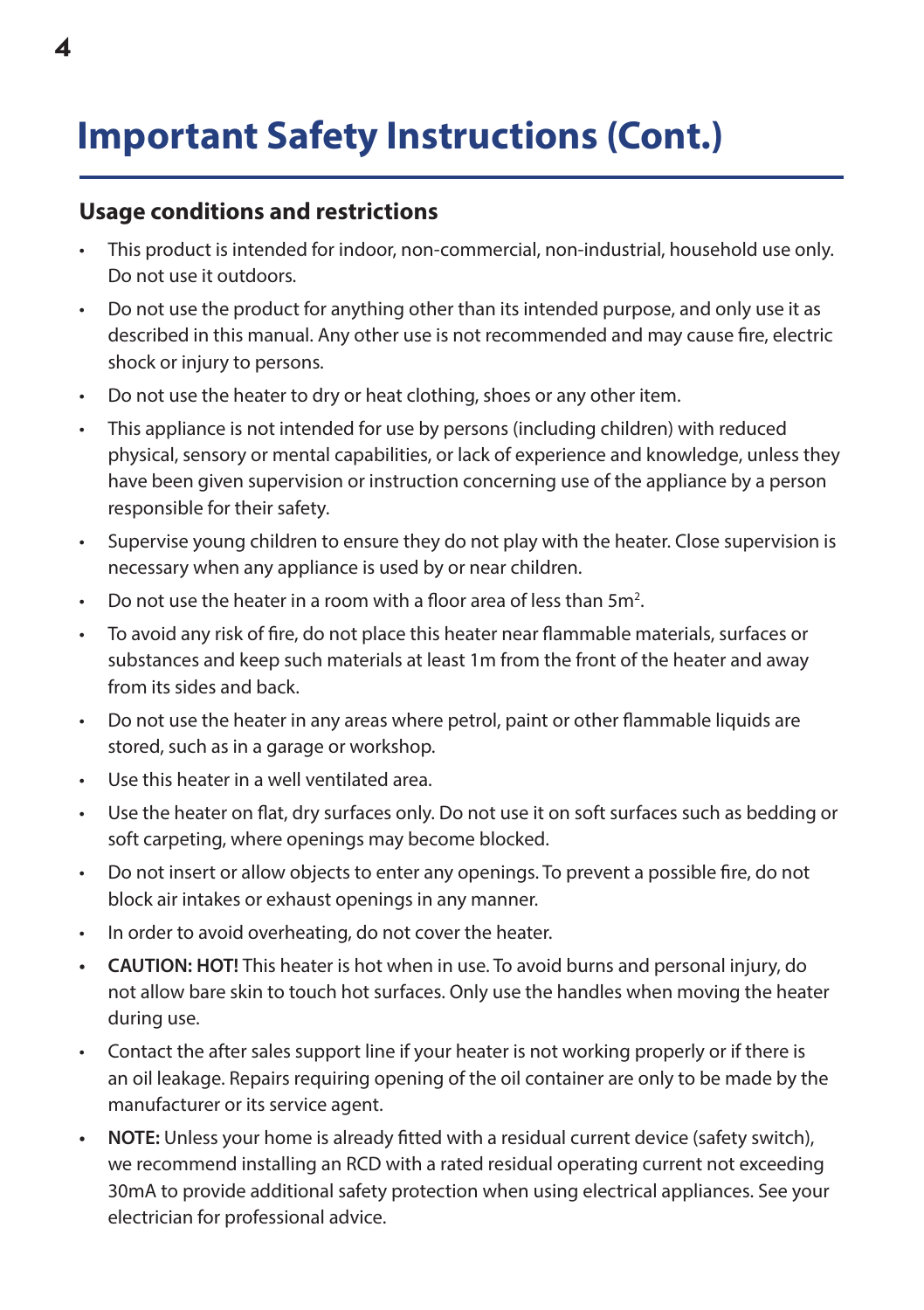### **Parts List**



- 1. Handle
- 2. Indicator Light<br>3. Thermostat cor
- 3. Thermostat control<br>4. Power settings
- Power settings
- 5. Oil filled fins
- 6. Power cord storage
- 7. Castor wheels
- 8. Power Cord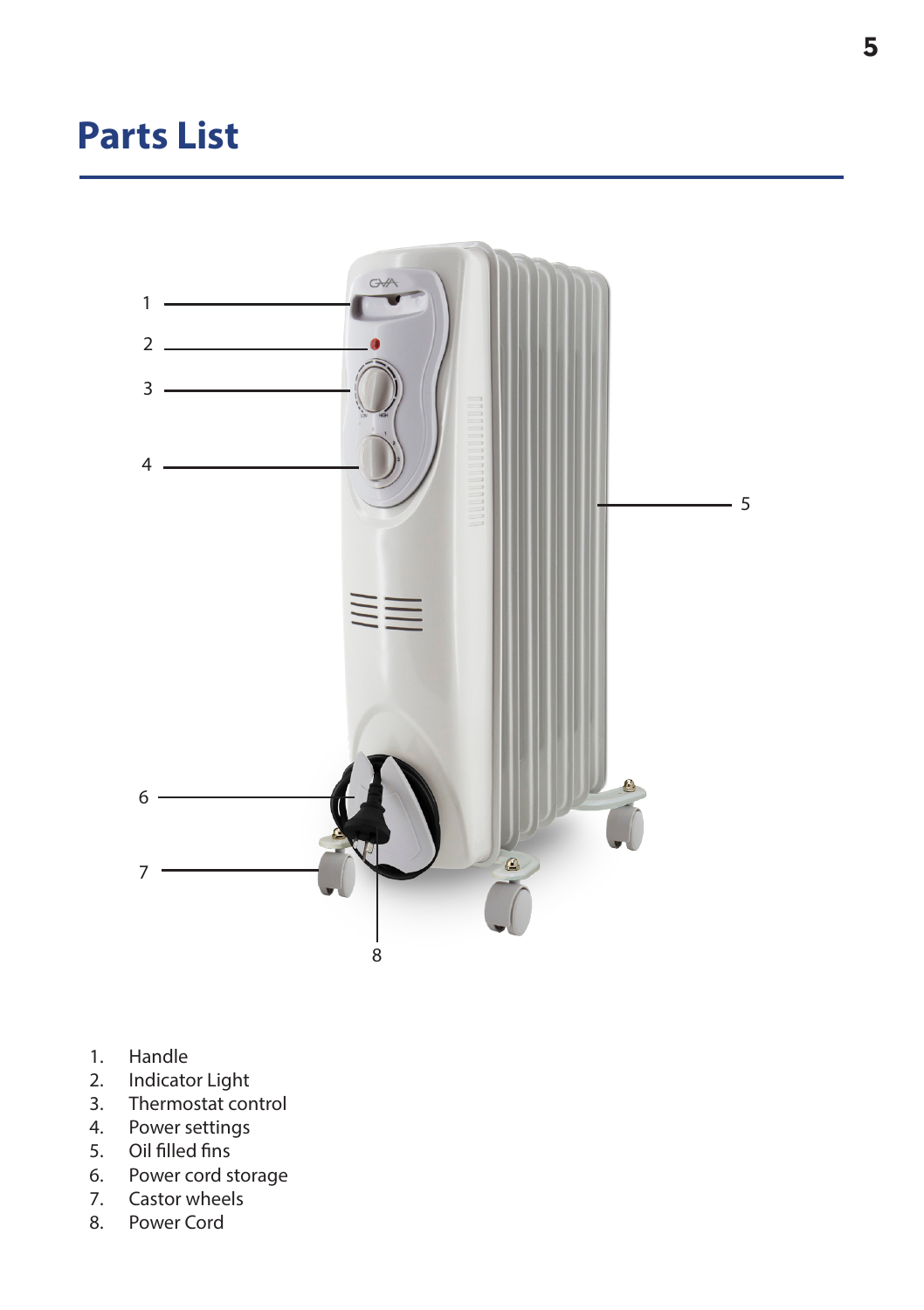### **Getting Started**

#### **Before First Use**

- Thank you for purchasing our oil filled heater. Each unit has been manufactured to ensure safety and reliability. Please read the instructions carefully and keep them for future reference.
- Unpack the appliance but keep all packaging materials until you have made sure your new heater is undamaged and in good working order. Plastic wrapping can be a suffocation hazard for babies and young children, so ensure all packaging materials are out of their reach.
- Inspect the power cord and plug for damage. Do not use the heater if the appliance or its cord have been damaged or are not working properly. In such case, contact the after sales support line for advice.

#### **Assembly**

The heater is packaged with the feet (castor wheels) unattached. You must attach them before using or turning on the heater.

- 1. Remove the heater and all accessories from carton.
- 2. Place the heater body upside down on a scratch-free surface, make sure it is stable and will not fall.
- 3. Screw off the wing nuts from the U-shaped bolt provided. Attach the U-shaped bolt to the U-facing flange between the first and second fins (near the front cover).



4. To attach the castor mounting plate to the heater body, you should insert the threaded ends of the U-shaped bolt in the holes on the castor mounting place.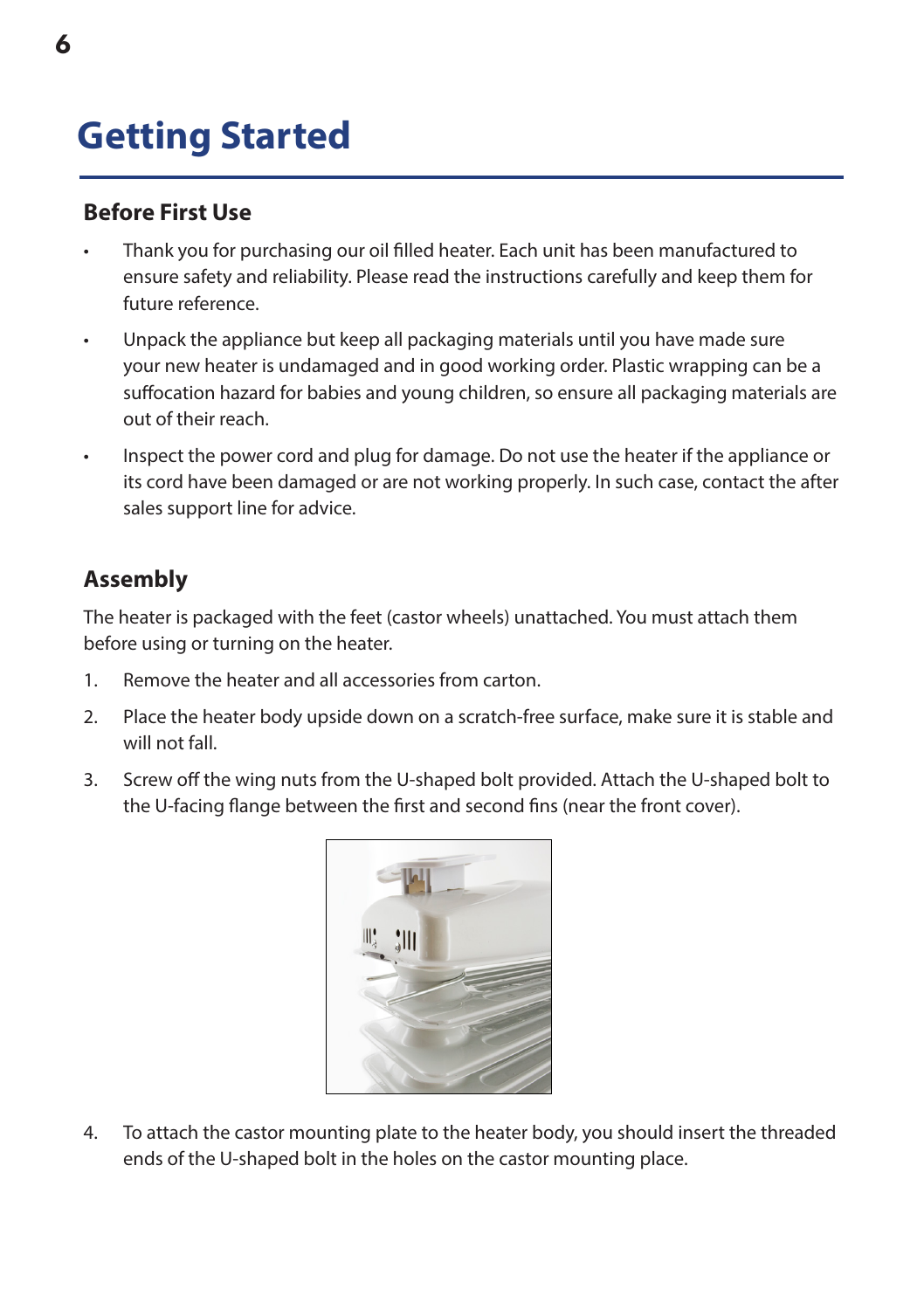### **Getting Started (Cont.)**





5. Screw the wing nuts back to the U-shaped bolt and fasten the wing nut properly. NOTE: Do not over tighten, which may cause damage to the heater flange.





- 6. Screw off spherical nut from the castor, align the shaft to the hole of the castor mounting plate, insert in and screw on the spherical nut.
- 7. Repeat step 3, 4, 5, 6 on the rear of heater fins for mounting the rear castors.

NOTE: The rear castors must be mounted between the end two fins.

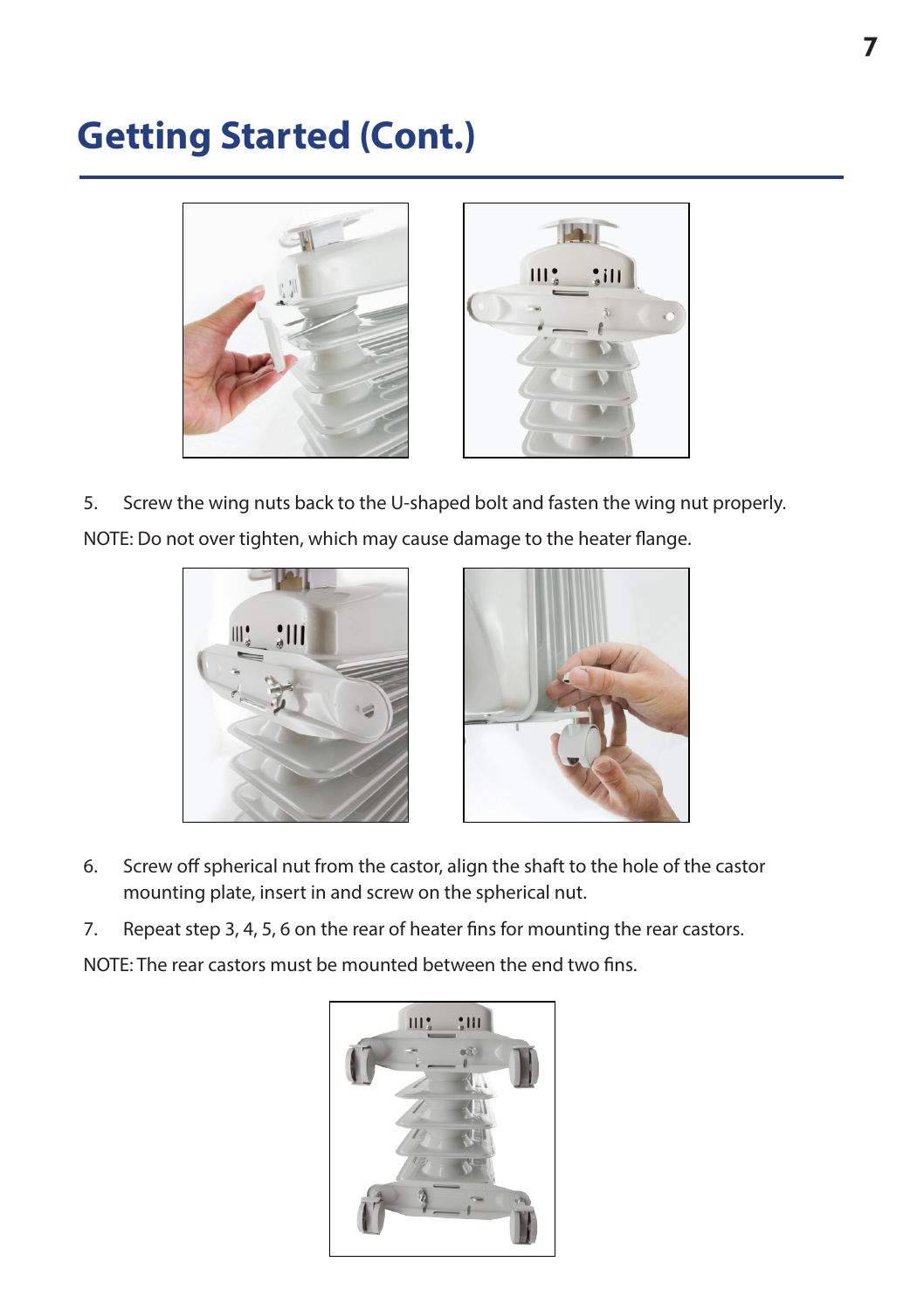### **Operations**

#### **Using The Heater**

NOTE: The heater is packaged with castor wheels unattached. You must attach them before using the heater, see opposite for instructions.

#### **1. Choosing a safe location**

- Always place the heater on a flat and stable surface. Using it on an uneven or sloping surface may cause damage to the heater.
- Make sure you have read all safety instructions on pages 3 to 4, which will help you choose a safe location for your new heater.

#### **2. Switching on**

- Set the power setting knob to the OFF (0) position.
- Set the thermostat knob to LOW (the thin end of the circle).
- Then insert the plug into a well earthed wall socket.

#### **3. Selecting a heat setting**

- Rotate the thermostat knob clockwise to HIGH (the thick end of the circle).
- Rotate the heater to desired heat setting: (0) - OFF; (1) - LOW; (2) - MEDIUM; (3) - HIGH
- The power light indicator will light up.

#### **4. Setting the thermostat**

When your room has reached the desired temperature:

- Slowly rotate the thermostat knob counterclockwise until the indicator light goes out. The thermostat can now be left at this setting.
- As soon as the room temperature drops below the set temperature, the unit will switch itself on automatically until the set temperature has been reached again. This way the room temperature remains consistent with the most economical use of electricity.

#### **5. Changing the temperature**

If you want to change the room temperature setting:

• Rotate the thermostat knob clockwise to raise the temperature or counterclockwise to lower it.

#### **6. Switching off**

Once you have finished using your heater:

- Turn the heat settings knob to the OFF (0) position.
- Turn the thermostat knob to LOW (the thin circle shape).
- Then unplug the heater from the mains supply outlet.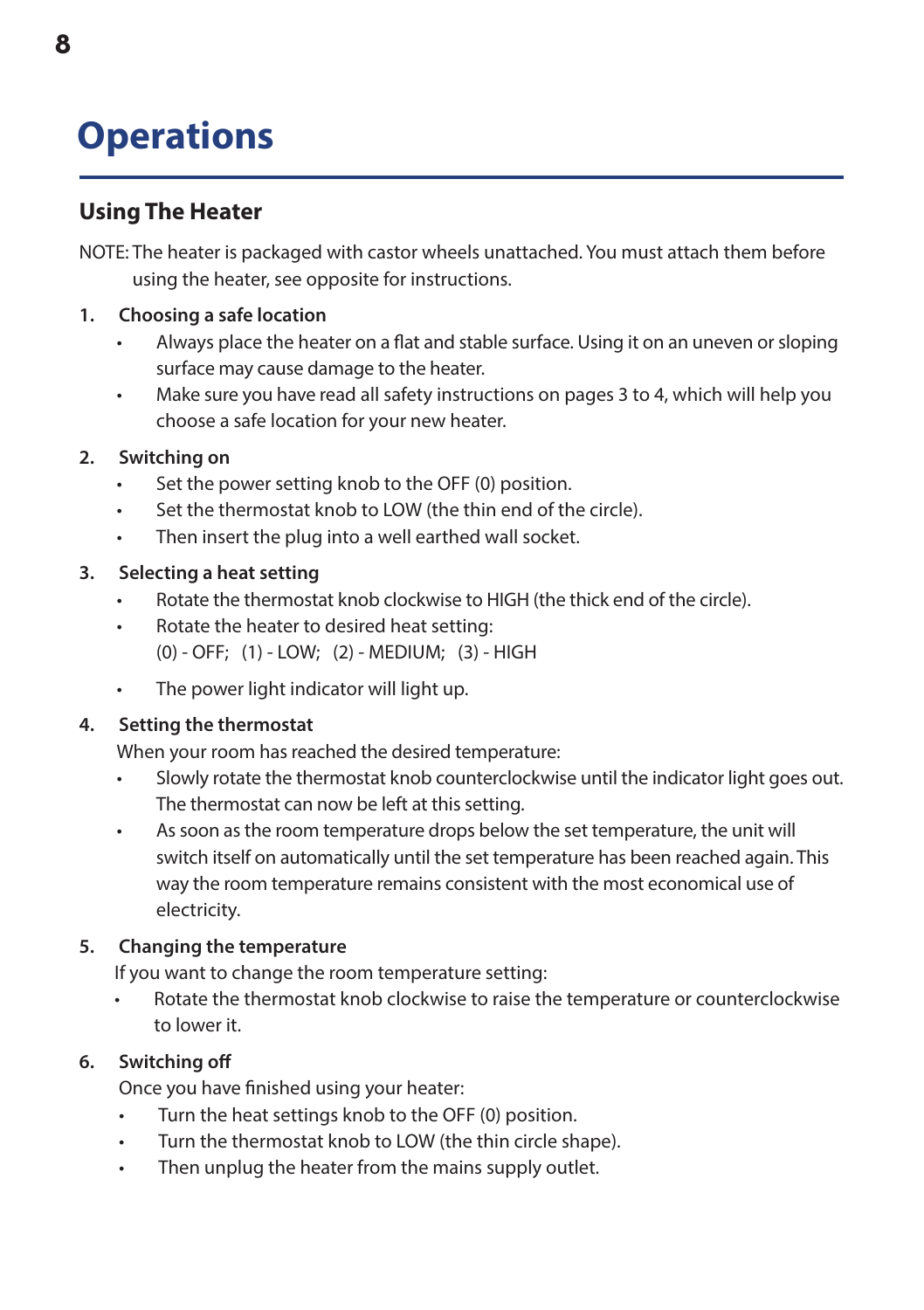### **Operations**

#### **Safety Features**

This heater includes two safety features to prevent an accidental fire should the heater overheat or be tipped over.

- An overheat protection system shuts off the heater when parts of the heater are getting excessively hot.
- A built-in tip over switch shuts off the heater automatically when it is accidently tipped forward or backward. When the heater returns to the normal upright position, it will resume normal operation.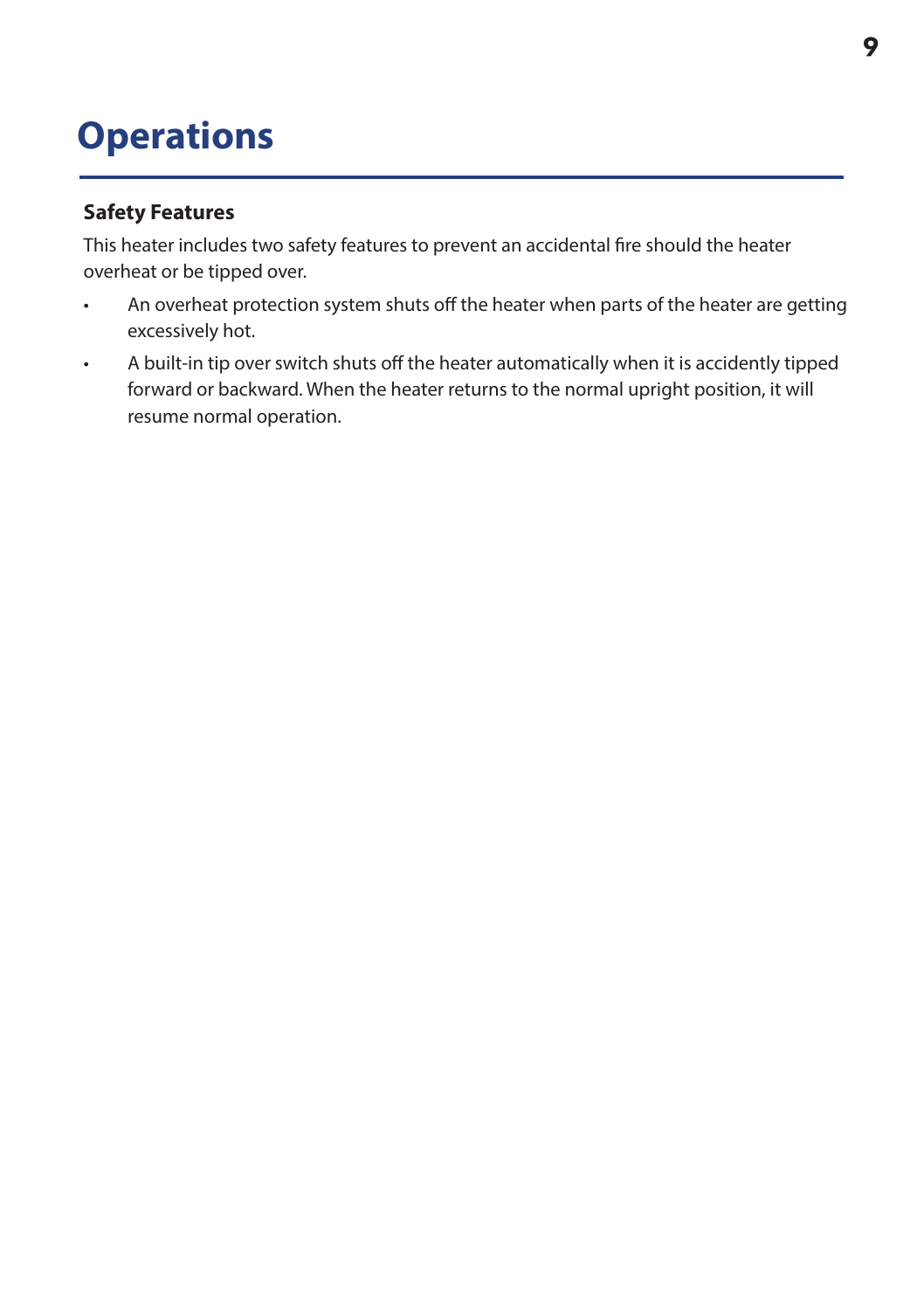### **Care and Maintenance**

#### **Care and Maintenance**

#### **WARNING!**

- Always set all controls to the OFF position, remove the plug from the socket outlet and allow the heater to cool down completely before cleaning it.
- Never immerse the heater in water. Never allow the interior to get wet.
- Do not use any chemical cleaners such as detergents or solvents, or abrasives, on any part of the heater.
- 1. To clean dust and dirt off the heater, only wipe it with a soft cloth, moistened, if necessary, but not wet.
- 2. When the heater is not in use, make sure it is unplugged from the wall socket.
- 3. To store the heater, we recommend removing the castor wheels and packing it in its original carton. Storing it in a cool and dry place, out of children's reach, until later use.
- 4. In case of a malfunction or if in doubt, do not try to repair the heater yourself, it may result in a fire hazard or an electric shock. Call the after sales support line for advice.

NOTE: Unless your home is already fitted with a residual current device (safety switch), we recommend installing an RCD with a rated residual operating current not exceeding 30mA to provide additional safety protection when using electrical appliances. See your electrician for professional advice.